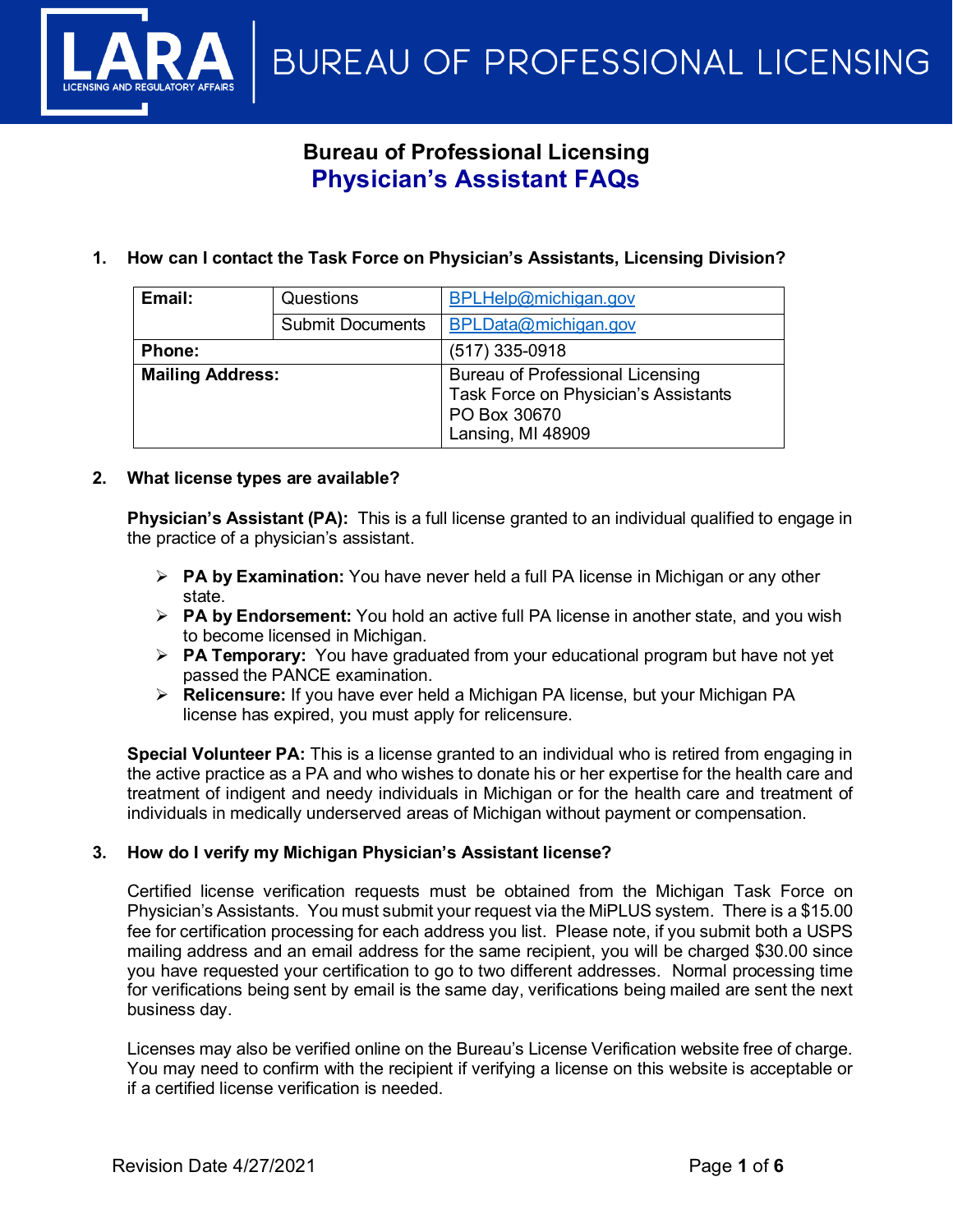# **4. How long are PA license types valid?**

PA licenses are valid for 2 years. PA temporary licenses are valid for not more than 12 months, are non-renewable, and will be revoked upon notification that the temporary license holder has failed the examination.

# **5. How will I know when I need to renew? Can I renew my license early?**

You will be sent a renewal notification to both your mailing and email address on record approximately 90 days prior to the expiration date of your license. You will not be able to renew before that time. Remember to notify the Department of any address change by submitting a MiPLUS modification. It is your responsibility as a licensed health professional to renew your license on time**. Failure to receive the renewal postcard, email notification, or to notify the Department of an address change does not exempt you from renewing your license on time.**

You can renew online by logging into your MiPLUS account at [www.michigan.gov/MiPLUS.](http://www.michigan.gov/MiPLUS) You may pay your renewal fee by using a debit or credit card containing a Visa, MasterCard, American Express, or Discover logo.

# **6. Is there a grace period for my renewal?**

Yes, there is a 60-day grace period in which you may renew your license without having to go through the relicensure process. However, if you renew during the 60-day grace period, there is an additional \$20.00 late fee when you renew your license.

# **7. Do I need to complete continuing education?**

No. Currently Michigan statute and administrative rules do not require continuing education for renewal. A licensee is responsible for maintaining their competence in the profession but does not have to demonstrate the ways he or she is doing that as a condition for renewal.

# **8. There have been changes to the Public Health Code and Administrative Rules that require licensees and individuals seeking licensure to complete human trafficking training. When does this take effect?**

Beginning with licensees renewing in 2016 and all renewal cycles thereafter, licensees must have completed training in identifying victims of human trafficking that meet the standards established in Administrative Rule 338.6103.

Beginning April 23, 2021, individuals seeking initial licensure in Michigan must have completed human trafficking training prior to obtaining a physician's assistant license.

The human trafficking training is a one-time training. The Board conducts a random audit after each renewal period. At that time, a percentage of all licensees renewing will be randomly selected and notified by mail that they must submit evidence of having obtained their human trafficking training. If you are selected in an audit, then you will be required to submit a **copy** of your human trafficking training documentation. **(Retain your original)**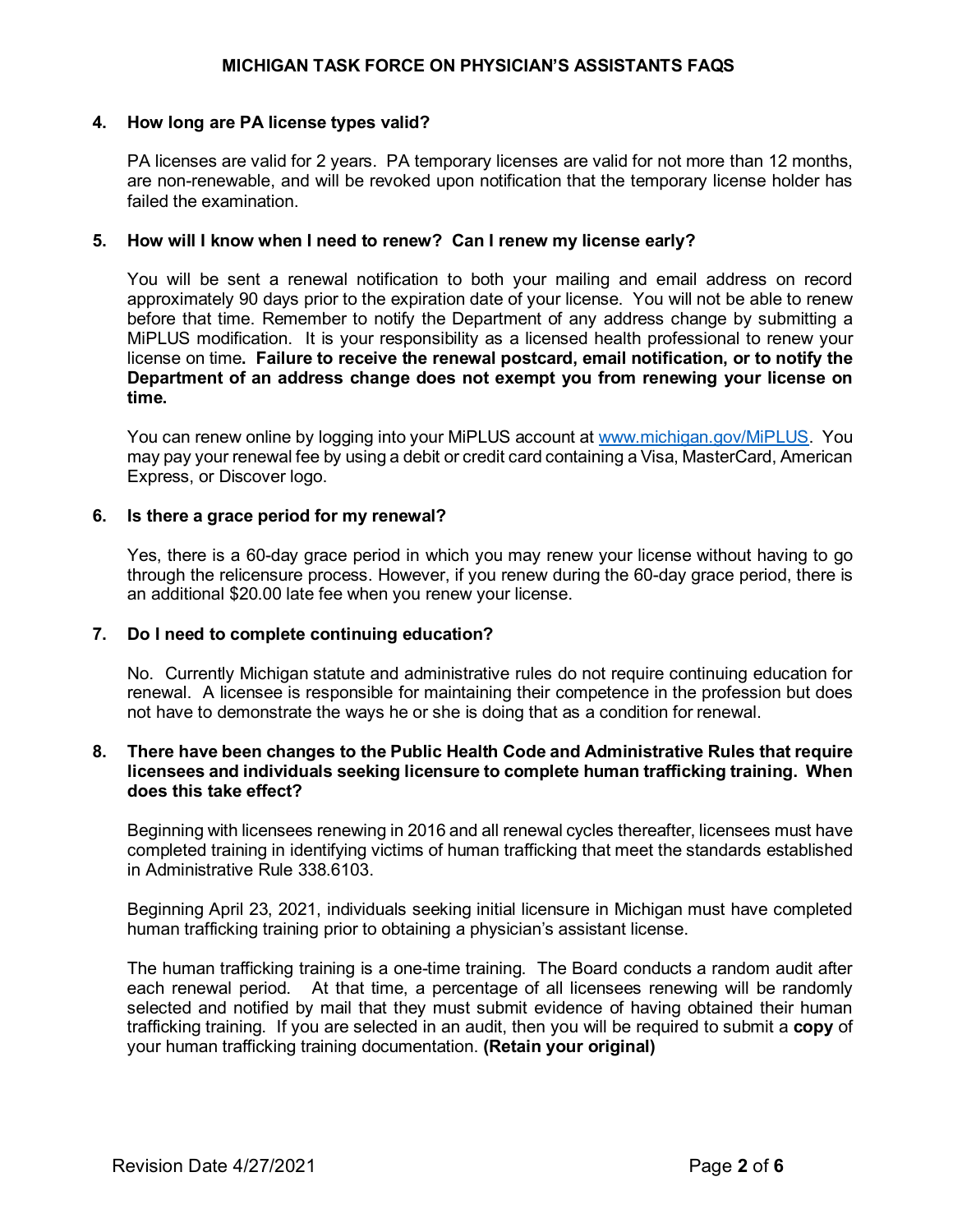# **9. Do I need to demonstrate a working knowledge of the English language to be licensed in Michigan? How can I prove I have a working knowledge of the English language?**

All individuals applying for licensure must demonstrate a working knowledge of the English language. This can be established if either the applicant's required health professional educational program was taught in English, a transcript establishes the applicant earned not less than 60 college level credits from an English-speaking graduate or undergraduate school, or that the applicant obtained a passing score on an approved English proficiency exam as established by the department under R 338.7002b(2) of the Public Health Code – General Rules.

# **10. How do I file a complaint against a health care professional?**

Visit the Bureau of Professional Licensing's website at [www.michigan.gov/bpl](http://www.michigan.gov/bpl) for information on<br>how to File a Complaint Against a Health Care Licensee. to [File a Complaint Against a Health Care Licensee.](http://www.michigan.gov/lara/0,4601,7-154-72600_73836---,00.html)

# **11. Where can I find a copy of the administrative rules pertaining to Physician's Assistants?**

You can access the Department of Licensing and Regulatory Affairs, Bureau of Professional Licensing (BPL) administrative rules and proposed revisions on the BPL website at [www.michigan.gov/bpl](http://www.michigan.gov/bpl) by selecting *Laws, Rules, and Other Resources*.

# **12. How can I change my name or address?**

Name and address changes must be completed through your [MiPLUS account](https://www.michigan.gov/lara/0,4601,7-154-89334_72600_92411---,00.html) by submitting a modification. You are required to upload supporting documentation such as a driver's license, marriage certificate, divorce decree, or court order for all name changes.

If you hold a controlled substance (CS) license you must email the name and/or address change to [BPLData@michigan.gov](mailto:BPLData@michigan.gov) so your CS license can be updated. Modifications on a CS license cannot be completed through MiPLUS.

When updating your name and/or address in MiPLUS you can also request to have a license mailed to you with the updated information. There is a \$10.00 fee per license to have it mailed. An email copy can be requested free of charge.

#### **13. What happens if my license expires?**

If your license is not renewed within the 60-day grace period after your expiration date, your license will lapse. The expiration date will reflect the original expiration date - it will not include the grace period. For example: If your license expires January 31, you have until April 1 to pay your renewal fee. If you do not renew by April 1, the end of the 60-day grace period, your license is considered lapsed as of January 31.

When your license lapses, you can no longer practice your profession nor can you identify yourself as a licensed individual.

It is your responsibility to make sure your license is current and valid. We send renewal information to the last address on record 90 days prior to the expiration date of the license. If we have incorrect contact information and you do not receive the renewal reminder, you are still responsible for making sure your license has been renewed timely.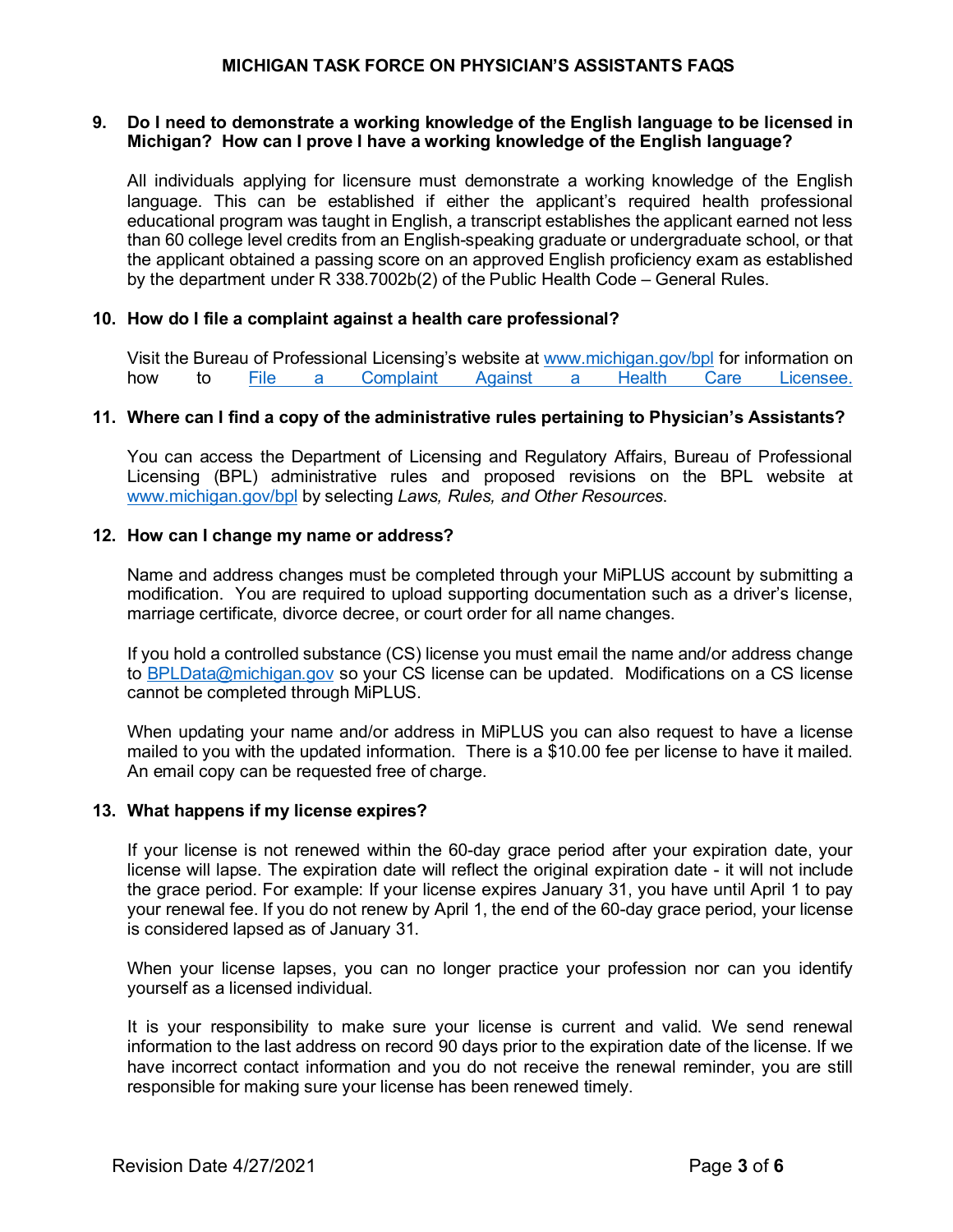#### **14. How long will you keep my licensure application on file?**

Your application and fee are valid for two years. If you fail to meet the licensure requirements within that time period, your application and fees are no longer valid.

#### **15. If I'm licensed in more than one state do you need verification from all states I have ever held a license in?**

Yes, we need verification from all states where you have ever held a license (active or inactive).

# **16. How long does it take to process my application for licensure? Once processed, how long before I receive my license?**

Applications are reviewed in the date order received. Processing time typically varies from 6 to 8 weeks from the date your application is received. Once all the required information is submitted and accepted your license will be issued. If all licensure requirements are not met upon application review, you will receive an email requesting any outstanding items needed to complete your application. Once you are approved for licensure, it takes approximately 7 to 10 business days to receive the license by mail. Immediately upon license issuance a PDF of the license will also be sent to the email address provided on the application.

# **17. If applying by endorsement, do the National exam scores need to come to your office directly from the National Commission on Certification of Physician Assistants (NCCPA)?**

Yes. You will need to contact the NCCPA to have your exam scores sent directly to the State of Michigan, Task Force on Physician's Assistants.

# **18. If I obtain my physician's assistant license, am I eligible for a controlled substance (CS) license in Michigan?**

Effective March 22, 2017, an individual who is licensed as a physician's assistant in Michigan is eligible to apply for a controlled substance license.

Pursuant to MCL 333.17076(2), 333.17548(4) and 333.18051(2) of the Public Health Code, a physician's assistant who is a party to a practice agreement may prescribe a drug in accordance with procedures and protocols for the prescription established by rule of the Department in consultation with the appropriate board. In order to prescribe a controlled substance that is included in schedules 2 to 5 of Part 72 of the Code, a physician's assistant must obtain a controlled substance license from the Department.

If a physician's assistant prescribes a drug, the physician's assistant's name and DEA registration number, must be used, recorded, or otherwise indicated with the prescription.

In addition, physician's assistants who have their controlled substance (CS) license and their own DEA registration number must register to the Michigan Automated Prescription System (MAPS). Physician's assistants who do not have their CS license nor DEA registration number will have to register as a delegate of the physician with whom they have a practice agreement to use MAPS**.**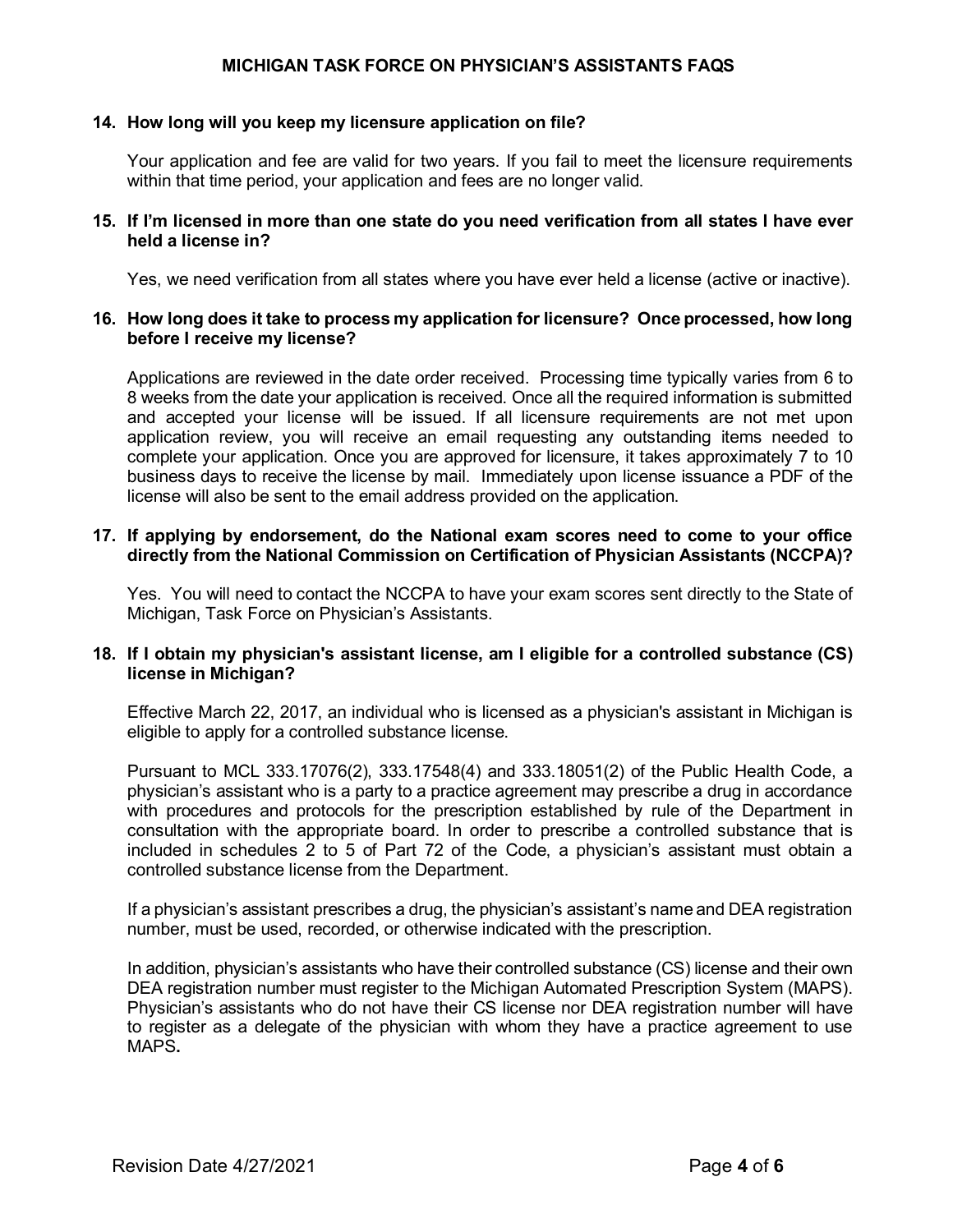#### **19. Do I need a controlled substance license for every location in which I practice?**

You are not required to have a separate controlled substance license for each location in which you prescribe controlled substances. **You only need one controlled substance license to prescribe controlled substances in Michigan regardless of the number of locations where you prescribe.** 

You must obtain a Michigan controlled substance license prior to a DEA license.

If you wish to dispense prescription drugs you must obtain a drug control license for each location in which the storage and dispensing of prescription drugs occur.

# **20. How do I apply for a (Drug Enforcement Administration) DEA license?**

The State of Michigan and the DEA are two separate entities. The DEA is federally administered and regulated. If you have any questions concerning your DEA license, you should visit their website at [www.dea.gov](http://www.dea.gov/) or contact them directly at (800) 882-9539.

# **21. Do I have to renew my controlled substance (CS) license if I am not currently living in Michigan and my professional license is active? Can I renew my CS license later if I move back to Michigan?**

You do not have to renew your controlled substance license unless you are currently prescribing or dispensing controlled substances in Michigan. You can reapply for your controlled substance license at a later time as long as your professional license is active in Michigan.

# **22. Can I renew my license for a shortened period if I do not need the license for the full license cycle?**

No. When you renew your license, it can only be renewed for the full license cycle.

# **23. How can I request a reprint of my license?**

You can request a reprint of your license by logging into your MiPLUS account where you will select "Modification" from your records list. There is a \$10.00 fee per license to have it mailed. An email copy can be requested free of charge.

#### **24. When is the opioid and other controlled substance awareness training required?**

Individuals seeking a controlled substance (CS) license must complete a 1-time training in opioids and controlled substances awareness that meets the standards of R 338.3135 of the Administrative Rules for Pharmacy. Beginning September 1, 2019 individuals applying for licensure must complete the training as a requirement for initial license issuance. Current licensees must have the training completed at renewal as outlined below if initially licensed prior to September 1, 2019.

|                              | Renewed | or | will   Training      | must | be |
|------------------------------|---------|----|----------------------|------|----|
|                              | renew:  |    | completed by renewal |      |    |
| <b>Physician's Assistant</b> | 2019    |    | 2021                 |      |    |
|                              | 2020    |    | 2022                 |      |    |
|                              | 2021    |    | 2023                 |      |    |